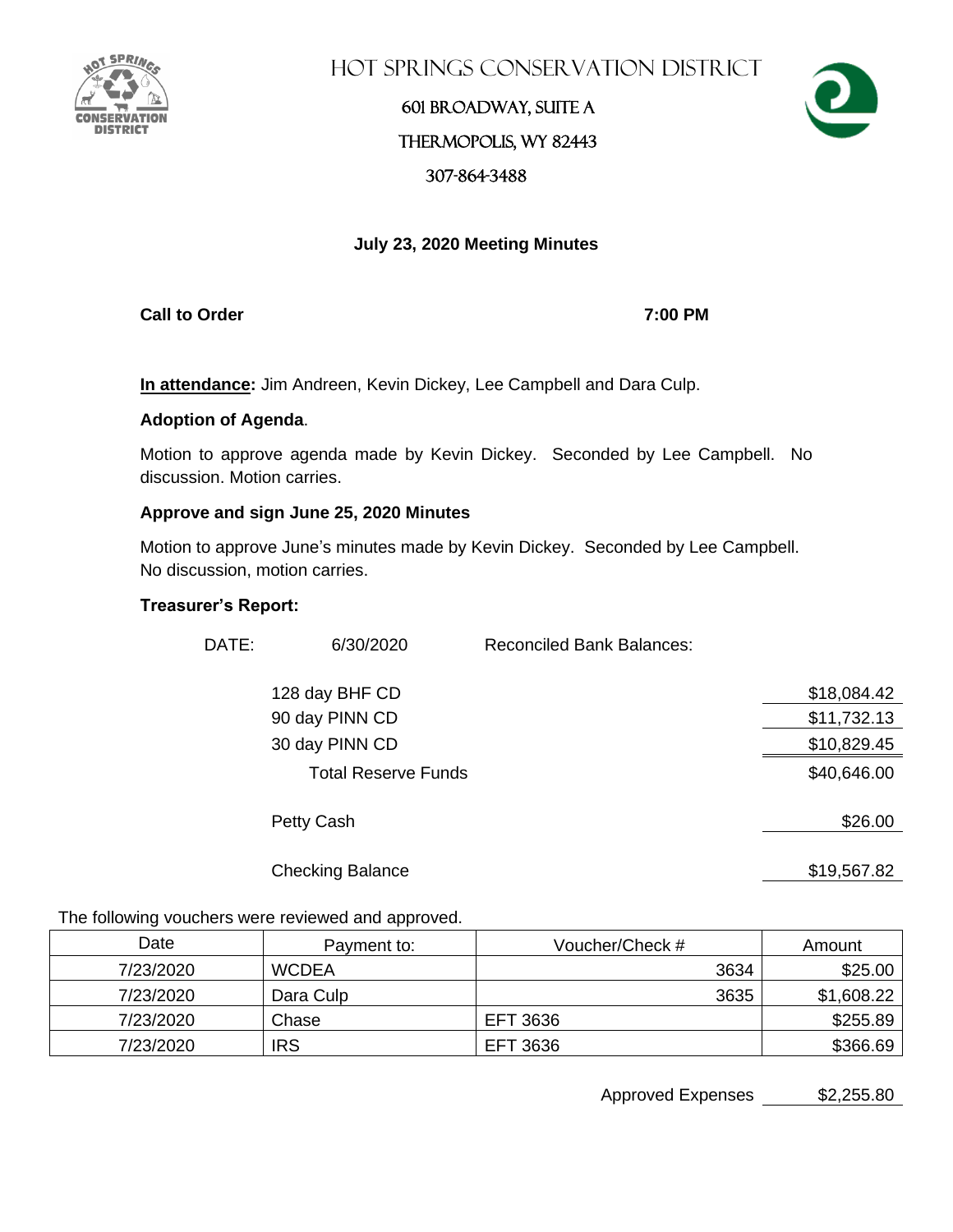

### Hot Springs Conservation District

## 601 Broadway, Suite A Thermopolis, WY 82443 307-864-3488



Deposits \$1.28

New Checking Balance \$17,313.30

TOTAL FUNDS \$57,985.30

After inspection of vouchers, Lee Campbell moves to approve checks submitted for payment and for the treasurer's report to be filed for audit. Second by Kevin Dickey. No discussion. Motion carries.

### **Unfinished Business and New Business Combined**

Mill Levy – discussion, motion was by Lee Campbell not to pursue a mill levy this election. Seconded by Kevin Dickey.

### **Correspondence – Sent & Received**

None

Adjourn 7:19 PM

Next Scheduled Meeting August 27, 2020.